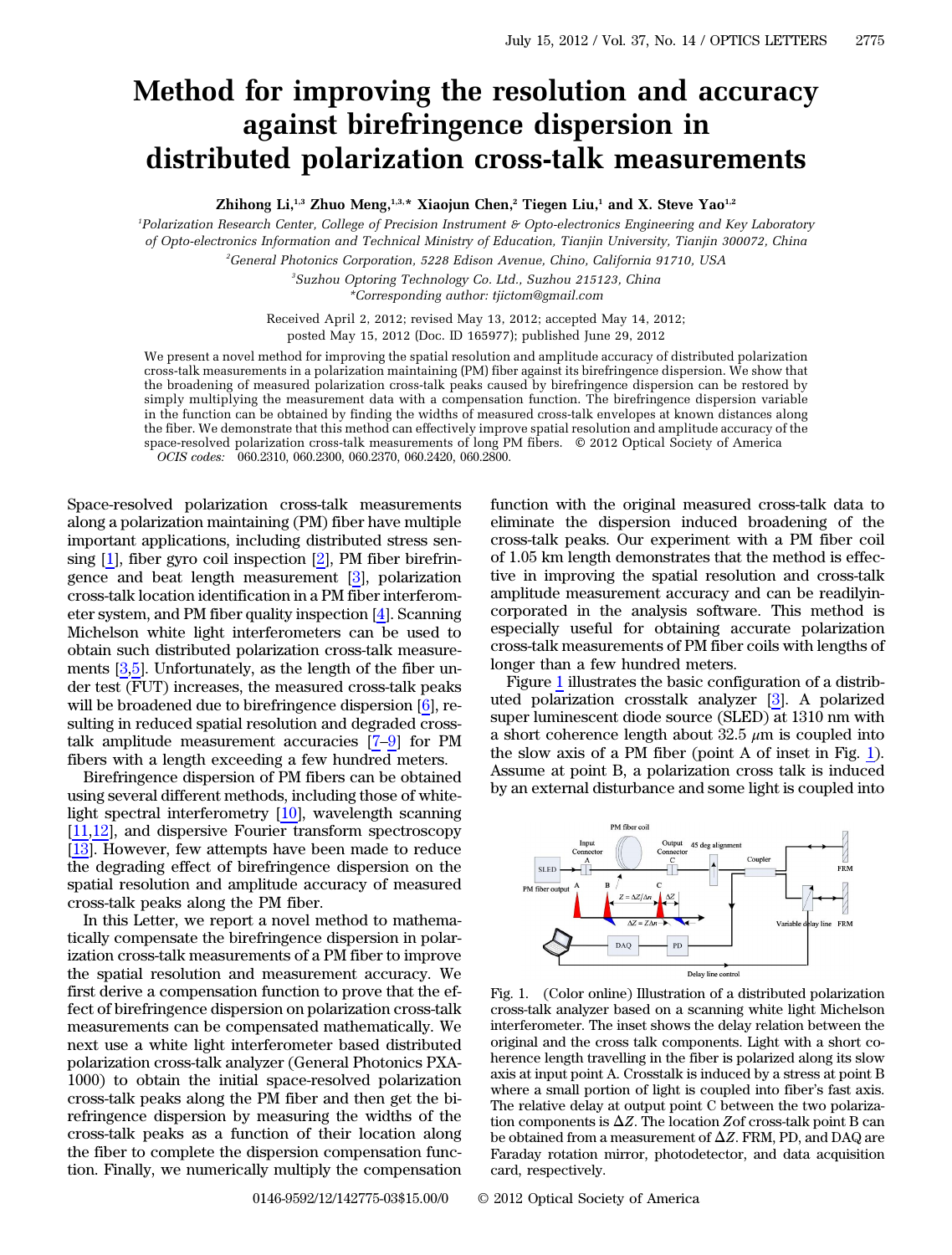the fast axis of the PM fiber with a coupling coefficient parameter  $h = I_1/I_2$ , where  $I_1$  and  $I_2$  are the powers in the fast and slow axes of the PM fiber, respectively. Because light polarized along the fast axis travels faster than that along the slow axis, at the output of the fiber, the faster component will be ahead of the slow component by  $\Delta nZ$ , where  $\Delta n$  is the group birefringence of the PM fiber and  $Z$  is the fiber length between the cross-talk point and the fiber end (point C in Fig. [1\)](#page-0-0). A polarizer oriented at 45 deg to the slow axis placed at the output of the fiber projects both polarization components onto the same direction to cause interference between the two components in a scanning Michelson interferometer. When the relative optical path length is scanned, an interference peak appears when the polarization components overlap in space and disappears when they are separated more than the coherence length of the light source. The location where the cross-talk occurs can be calculated from  $Z = \Delta Z/\Delta n$  and cross-talk amplitude h can be obtained from the interference signal amplitude.

The envelope of a measured cross-talk peak (the interference peak) is influenced by the SLED's spectral distribution and the birefringence dispersion  $\Delta D$  of the PM fiber [[6](#page-2-5)–[8\]](#page-2-12). Assume that the SLED has a Gaussian spectral shape; the cross-talk envelope (the degree of coherence)  $\gamma$  can be derived as the function of birefringence dispersion  $\Delta D$  and the distance Z of cross-talk point<br>measured from the output  $[6-8]$ :<br> $\sqrt{h-h^2}$  (  $\lceil 2\delta d \rceil^2$ )  $\frac{1}{2}$  and the distance<br>measured from the output  $[6-8]$  $[6-8]$  $[6-8]$  $[6-8]$  $[6-8]$ :

<span id="page-1-1"></span>
$$
|\gamma(Z, \Delta D)| = \frac{\sqrt{h - h^2}}{(1 + \rho^2)^{1/4}} \exp\left\{-\left[\frac{2\delta d}{(1 + \rho^2)^{1/2}W_0}\right]^2\right\}, (1)
$$

<span id="page-1-0"></span>where

$$
\delta d = (\Delta n Z - d),\tag{2}
$$

$$
\rho = 2\pi c (\Delta \lambda / \lambda_0)^2 \Delta DZ = \alpha \Delta DZ, \tag{3}
$$

<span id="page-1-2"></span>
$$
\Delta D = d\tau/d\lambda = -[\omega^2/2\pi c](d^2 \Delta \beta / d\omega^2)_0.
$$
 (4)

In the equations above,  $d$  is the path length imbalance of the scanned Michelson interferometer,  $\rho$  is the accumulated birefringence dispersion along the fiber,  $\alpha$  is a parameter accounting for the contribution of the light source's characteristics to the total dispersion effect, c is the speed of light in free space,  $\Delta \lambda$  and  $\lambda_0$  are the spectral width and center wavelength of the light source,  $\Delta \beta$  is the propagation constant difference of two polarization eigenmodes, and  $W_0$  is the 1/e width of the interference envelope when the dispersion  $\rho$  is zero. This width is also the coherence length of the light source. From Eq. ([2\)](#page-1-0), one can see that  $\delta d$  can be adjusted by varying the path length difference  $d$  of the delay line in the interferometer. The interference signal appears when the path length imbalance d compensates for optical path length difference  $\Delta nZ$  between two polarization modes.

Inspecting Eqs.  $(1)$  $(1)$ – $(4)$  $(4)$ , we can learn that both the magnitude and the shape of the measured cross-talk envelope are functions of  $\Delta D$  and Z. The degrading effects of birefringence dispersion  $\Delta D$  on a cross-talk measurement are the reduction of the cross-talk envelope's amplitude and the broadening of its shape as Z increases.

Fercher et al. described a complicated Fourier domain numerical dispersion compensation technique for removing dispersion in optical coherence tomography signals [\[14](#page-2-13)]. Here we find that the effects of birefringence dispersion can be directly removed by multiplying the crosstalk measurement data with a dispersion compensation −function  $K(\rho)$ :

<span id="page-1-3"></span>
$$
K(\rho) = \sqrt[4]{1 + \rho^2} \exp\left\{-\left[\frac{2\delta d\rho}{(1 + \rho^2)^{1/2}W_0}\right]^2\right\}.
$$
 (5)

As can be seen, the original cross-talk envelope can be completely restored by simply multiplying Eq. [\(5](#page-1-3)) with<br>Eq. (1):<br> $\gamma(Z, \Delta D) \cdot K(\rho) = \sqrt{h - h^2} \exp\left[-\left(\frac{2\delta d}{\rho}\right)^2\right]$ . (6) Eq.  $(1)$  $(1)$ :

$$
\gamma(Z, \Delta D) \cdot K(\rho) = \sqrt{h - h^2} \exp\left[-\left(\frac{2\delta d}{W_0}\right)^2\right].
$$
 (6)

<span id="page-1-4"></span>In order to complete the compensation function, the birefringence dispersion  $\Delta D$  or  $\rho$  must be obtained first. From Eq. ([1\)](#page-1-1), one yields the relation between envelop broadening and birefringence dispersion as

$$
W/W_0 = (1 + \rho^2)^{1/2} = (1 + (\alpha \Delta D)^2 Z^2)^{1/2}.
$$
 (7)

Therefore, in principle, the birefringence dispersion  $\Delta D$  can be readily calculated by measuring the widths of cross-talk envelops at input  $(Z = L)$  and output  $(Z = 0)$  ends of the PM fiber. In practice, in order to increase the accuracy of  $\Delta D$ , widths of cross-talk envelops

<span id="page-1-5"></span>

Fig. 2. Polarization cross-talk curve of a PM fiber coil. The insets show the zoom-in view of both the amplitude and width of cross-talk envelopes at output and input connectors, as well as in the middle region of the fiber, where two irresolvable peaks before dispersion compensation (solid line) can be clearly resolved after dispersion compensation (dotted line). The before uspersion compensation (solid line) can be clearly resolved after dispersion compensation (dotted line). The 9/125 μm PANDA fiber under test has a birefringence of  $Δn = 6.1 \times 10^{-4}$  and the cross-talk measurement free spatial resolution of 5.4 cm. Note that our system has a 9/125 μm PANDA fiber under test has a birefringence of  $\Delta n = 6.1 \times 10^{-4}$  and the cross-talk measurement curve has dispersion-<br>free spatial resolution of 5.4 cm. Note that our system has a noise floor of −76 dB, so that  $6.1 \times 10^{-4}$  and the cross-talk measurement curve has dispersion-<br>free spatial resolution of 5.4 cm. Note that our system has a<br>noise floor of −76 dB, so that the noise has negligible effect<br>on the measurements of cross-